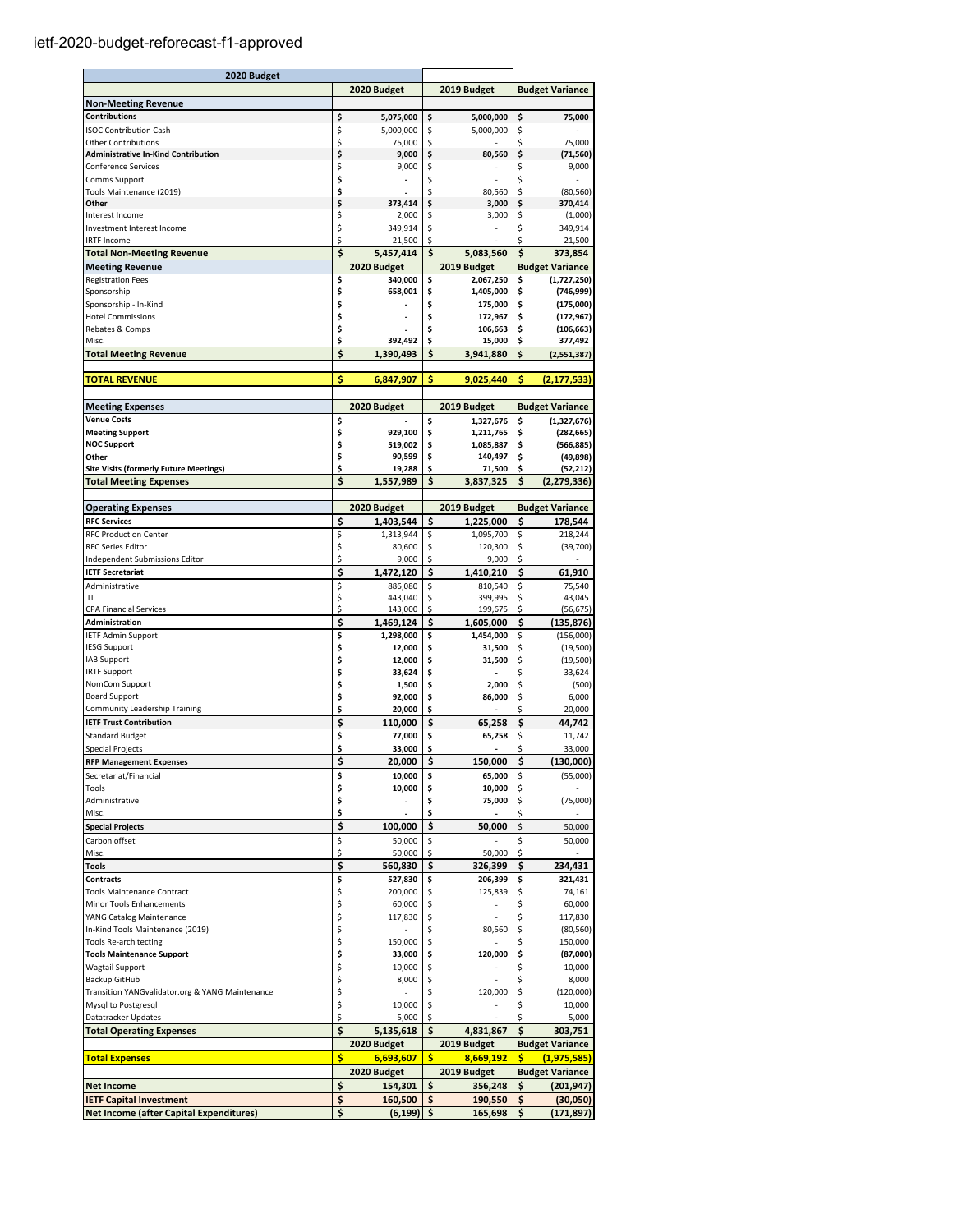## **Operational Reserve**

|                                                       | 2020 Budget |            |  |  |  |  |  |
|-------------------------------------------------------|-------------|------------|--|--|--|--|--|
| <b>Reserves</b>                                       |             |            |  |  |  |  |  |
| <b>Income</b>                                         |             |            |  |  |  |  |  |
| One time ISOC Operational Reserve Contribution (2019) |             | 13,655,183 |  |  |  |  |  |
| Interest Income 2019 (2.5%)                           |             | 341,380    |  |  |  |  |  |
| Interest Income 2020 (2.5%)                           | \$          | 349,914    |  |  |  |  |  |
| <b>Other Contributions</b>                            |             |            |  |  |  |  |  |
| <b>TOTAL Reserve Balance</b>                          |             | 14,346,476 |  |  |  |  |  |

| <b>Endowment</b>                   |    |             |  |  |  |  |  |  |
|------------------------------------|----|-------------|--|--|--|--|--|--|
|                                    |    |             |  |  |  |  |  |  |
|                                    |    | 2020 Budget |  |  |  |  |  |  |
| <b>Reserves</b>                    |    |             |  |  |  |  |  |  |
| <b>Income</b>                      |    |             |  |  |  |  |  |  |
| <b>Opening Balance (July 2019)</b> | \$ | 3,038,332   |  |  |  |  |  |  |
| Interest Income 2019 (2.5%)        | \$ | 37,979      |  |  |  |  |  |  |
| Interest Income 2020 (2.5%)        | \$ | 75,958      |  |  |  |  |  |  |
| <b>Other Contributions</b>         | \$ |             |  |  |  |  |  |  |
| <b>TOTAL Endowment Balance</b>     | Ś  | 3,152,269   |  |  |  |  |  |  |